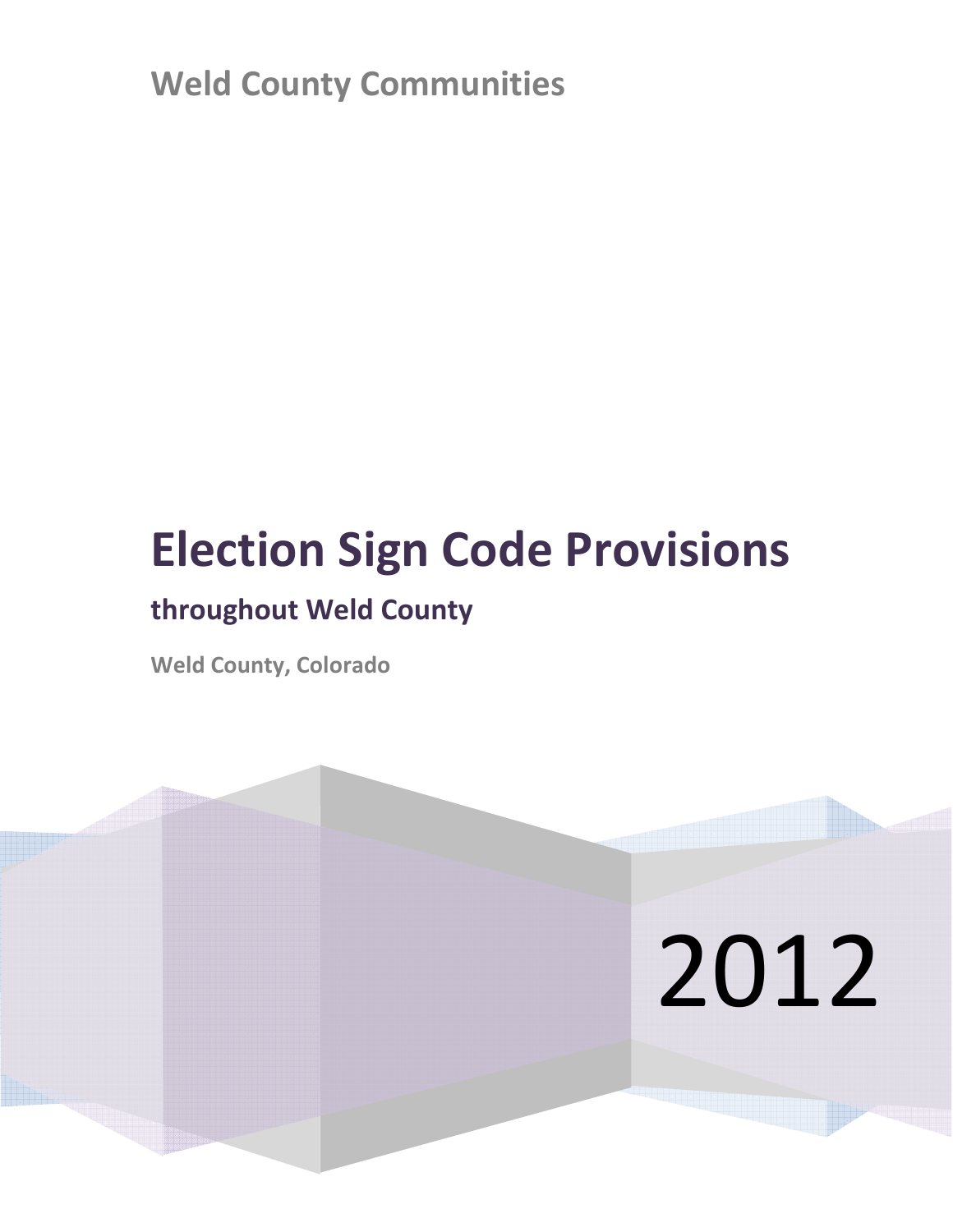## Local Political Party Contacts

Municipal and County officials are welcome to contact the following individuals regarding any issues regarding election signs for candidates of these political affiliations:

### American Constitution Party:

Doug Aden, Chair Weld County American Constitution Party 1100 Denver Avenue Fort Lupton, CO 80621 303-565-1673 Website: http://weldacp.com

#### Democratic Party:

Debbie Pilch, Chair Weld County Democratic Party Headquarters, 810 9<sup>th</sup> Street, Ste. 150 Greeley, Co 80631 970-351-7047 debbiepilch@comcast.net

Website: http://www.weldcountydems.org

#### Republican Party:

Karen Pelzer, Chair Weld County Republican Party Headquarters, 831 11<sup>th</sup> Street Greeley, CO 80631 970-352-0930 wmmore1@aol.com

Website: http://www.weldgop.com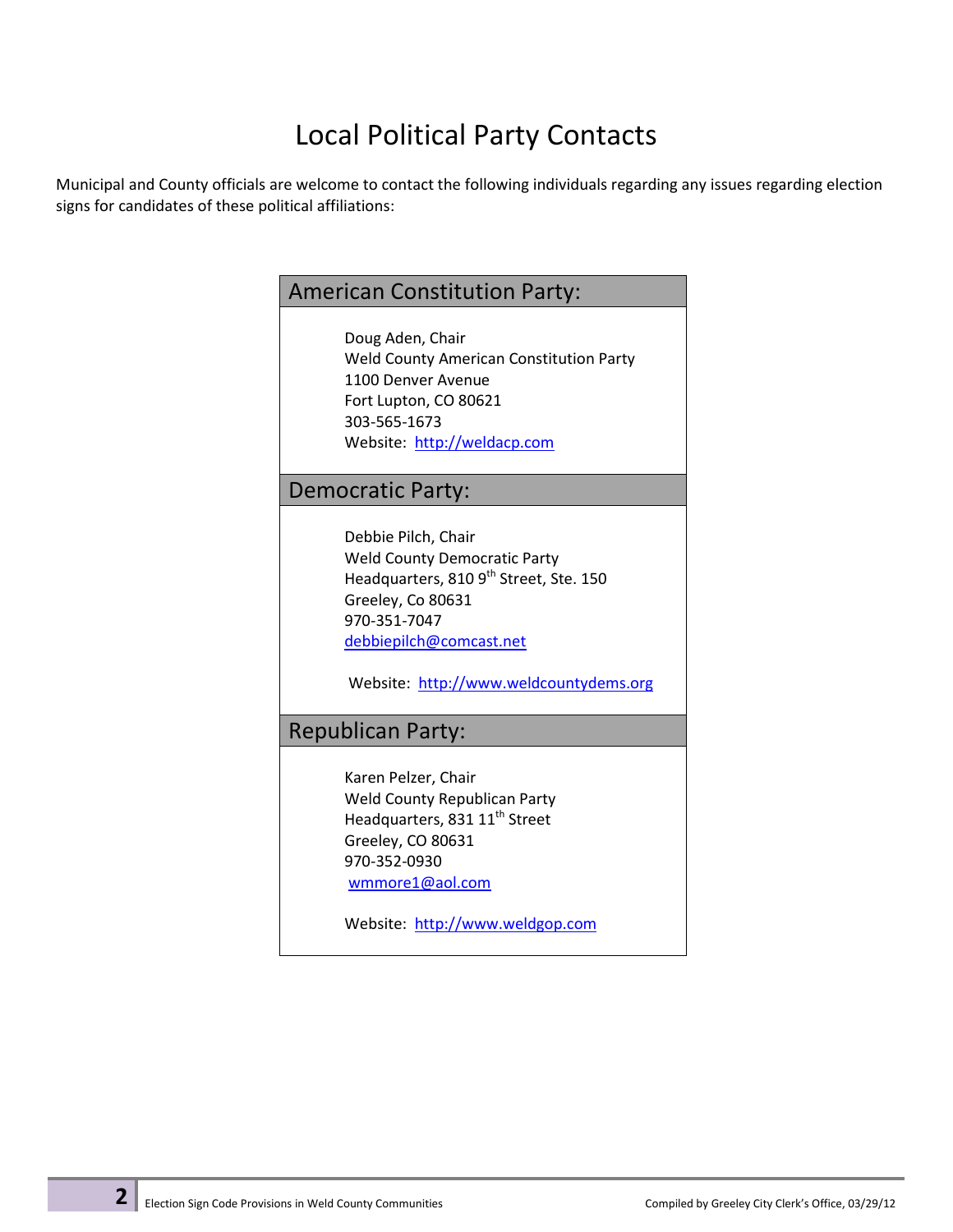## Municipal & County Contacts

Political party representatives are welcome to contact the following individuals regarding any issues regarding election signs within these jurisdictions.

| County/Municipality | Election Signs - Information Contact                                                                                                                                    | Election Signs - Code Provisions                                                                                                                                                                                                                                                                                                                                                                                                                                                                                                                                                                                                                                                                                                                                                                            |
|---------------------|-------------------------------------------------------------------------------------------------------------------------------------------------------------------------|-------------------------------------------------------------------------------------------------------------------------------------------------------------------------------------------------------------------------------------------------------------------------------------------------------------------------------------------------------------------------------------------------------------------------------------------------------------------------------------------------------------------------------------------------------------------------------------------------------------------------------------------------------------------------------------------------------------------------------------------------------------------------------------------------------------|
| <b>Weld County:</b> |                                                                                                                                                                         |                                                                                                                                                                                                                                                                                                                                                                                                                                                                                                                                                                                                                                                                                                                                                                                                             |
| Ault                | Sharon Sullivan, Town Clerk<br>201 1st Street<br>Ault CO 80610<br>970-834-2844<br>sullis@townofault.org<br>Website: http://www.townofault.org                           | Requirements: Ault Municipal Code, Chapter 17.50.020<br>Size maximum: Within the harmony and spirit of the regulations.<br>Posting time : No reference to posting time.<br>Restrictions: Signs pertaining to special events which refer to particular<br>periods or points of time, such as meetings, sales, exhibitions and vacancy<br>announcements, shall be permitted, provided that such signs shall be<br>removed when no longer applicable in time. No sign shall be erected at<br>the intersection of any street or road in such a manner as to obstruct clear<br>vision, nor shall any sign be erected at a location where by reason of its<br>position, shape or color, it may interfere with, obstruct the view of, or be<br>confused with any traffic sign or signal or traffic control device. |
| Dacono              | Valerie Taylor, City Clerk<br>512 Cherry Avenue<br>Dacono, CO 80514<br>303-833-2317 x123<br>vtaylor@ci.dacono.co.us<br>Website: http://www.ci.dacono.co.us              | Requirements: Dacono Municipal Code, Article 11.5<br>Size maximum: 10 square feet.<br>Posting time: No reference to posting time.<br>Restrictions: Keep signs from obscuring, disrupting or interfering with the<br>vision of motorists, and from competing or conflicting with necessary<br>traffic signs and warning signals in order to increase traffic safety and<br>minimize traffic hazards.                                                                                                                                                                                                                                                                                                                                                                                                         |
| Eaton               | Chris Bagley, Town Clerk<br>223 1st Street<br>Eaton CO 80615<br>970-454-3338 x113<br>cbagley@eatonco.org<br>Website: http://www.eatonco.org                             | Requirements: Eaton Municipal Code, Chapter VII Section X<br>Size maximum: 32 square feet.<br>Posting time: 45 days prior to the election; 15 days after the election<br>Restrictions: Signs may be permitted in the various zoning districts in<br>accordance with the above regulations. Signs may also be subject to<br>additional requirements of the Colorado Department of Highways.                                                                                                                                                                                                                                                                                                                                                                                                                  |
| Evans               | Kim Betz, City Clerk<br>1100 $37^{\text{th}}$ Street<br>Evans CO 80620<br>970-475-1104<br>kbetz@ci.evans.co.us<br>Website: http://www.cityofevans.org                   | Requirements: Evans Municipal Code, Chapter 19.45<br>Size maximum: 32 square feet in any non-residential zoning district, and 9<br>square feet per sign face in any residential or residential-commercial<br>zoning district.<br>Posting time: 7 days after the election.<br>Restrictions: Election signs shall only be placed on private property and<br>with the prior consent of the property owner and shall not be located in<br>the public right-of-way or in any sight distance triangle.                                                                                                                                                                                                                                                                                                            |
| Firestone           | Rebecca Toberman, Acting Town Clerk<br>151 Grant Avenue<br>Firestone CO 80520<br>303-531-6260<br>rtoberman@ci.firestone.co.us<br>Website: http://www.ci.firestone.co.us | Requirements: Firestone Municipal Code, Chapter 17.31<br>Size maximum: So the size of the signs do not create a hazard for<br>automobile or pedestrian traffic or a public nuisance.<br>Posting time: 7 days after the election.<br>Restrictions: Election signs must be on private property; and located so as<br>to not create a hazard for automobile or pedestrian traffic or a public<br>nuisance.                                                                                                                                                                                                                                                                                                                                                                                                     |
| Fort Lupton         | Barbara Rodgers, City Clerk<br>130 S. McKinley<br>Fort Lupton CO 80621<br>303-857-6694 x101<br>brodgers@fortlupton.org<br>Website: http://www.fortlupton.org            | Requirements: Fort Lupton Municipal Code, Chapter 16 Article VII<br>Size maximum: 32 square feet per sign, with an aggregate on each lot of<br>50 square feet total of signs.<br>Posting time: 90 days prior to the election; 10 days after the election.<br>Restrictions: No political sign shall be erected or placed on public rights-<br>of-way, parks, alleys or other public areas.                                                                                                                                                                                                                                                                                                                                                                                                                   |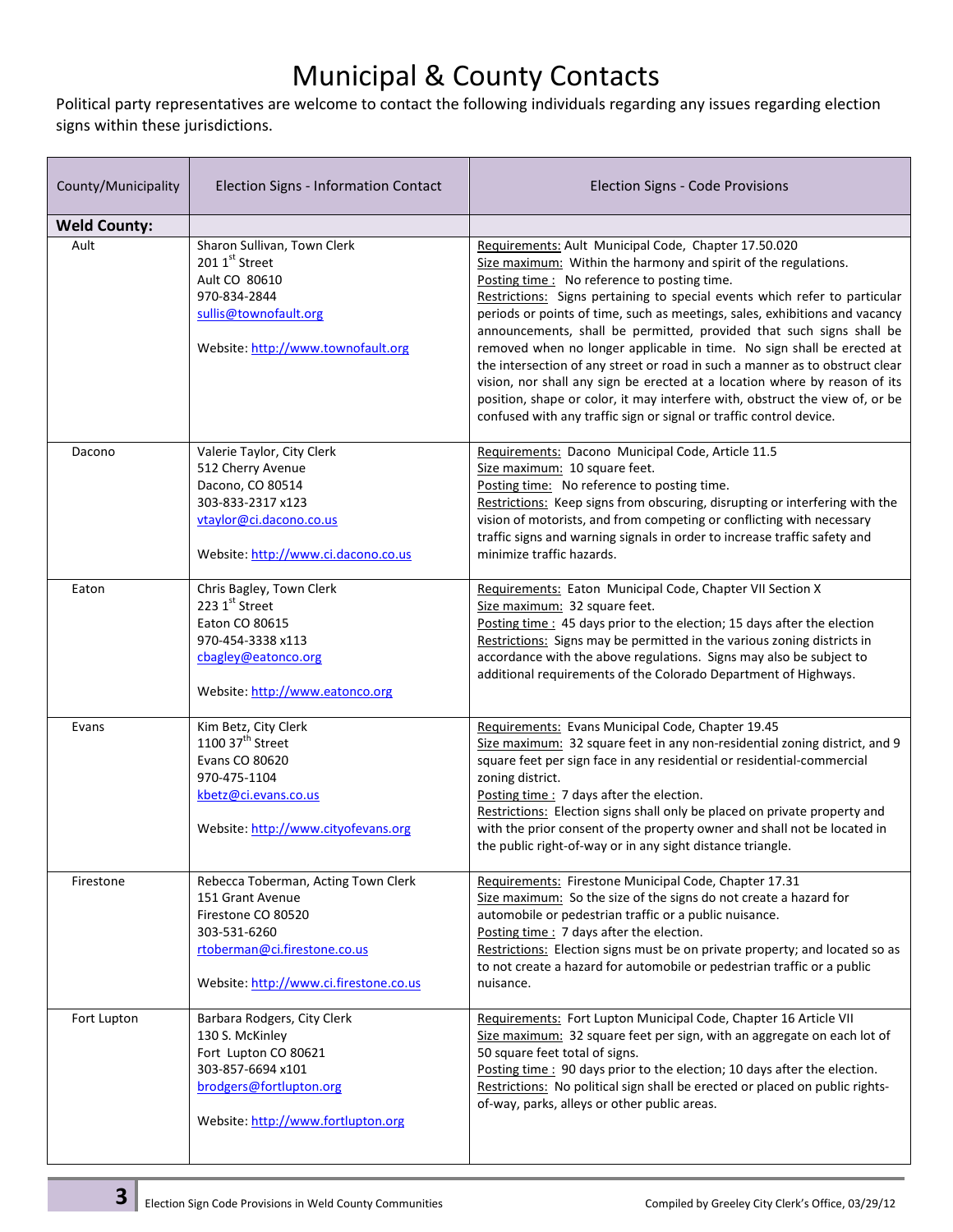| County/Municipality | Election Signs - Information Contact                                                                                                                                          | <b>Election Signs - Code Provisions</b>                                                                                                                                                                                                                                                                                                                                                                                                                                                                                                                                                                                                                                                                                                                                                                                                                                                                                                                                                                                                                                                                          |
|---------------------|-------------------------------------------------------------------------------------------------------------------------------------------------------------------------------|------------------------------------------------------------------------------------------------------------------------------------------------------------------------------------------------------------------------------------------------------------------------------------------------------------------------------------------------------------------------------------------------------------------------------------------------------------------------------------------------------------------------------------------------------------------------------------------------------------------------------------------------------------------------------------------------------------------------------------------------------------------------------------------------------------------------------------------------------------------------------------------------------------------------------------------------------------------------------------------------------------------------------------------------------------------------------------------------------------------|
| Frederick           | Michele Kelley, Town Clerk<br>401 Locust Street<br>Frederick CO 80530<br>720-382-5500<br>mkelley@frederickco.gov<br>Website: http://www.frederickco.gov                       | Requirements: Frederick Municipal Land Use Code, Article 7<br>Size maximum: 16 square feet.<br>Posting time : 60 days prior to the election; 7 days after the election.<br>Restrictions: The property owner upon whose land the sign is placed shall<br>give permission for placement of said signs and will be responsible for<br>violations.                                                                                                                                                                                                                                                                                                                                                                                                                                                                                                                                                                                                                                                                                                                                                                   |
| Garden City         | Cheryl Campbell, Town Clerk<br>621 27 <sup>th</sup> Street Road<br>Garden City CO 80631<br>970-351-0041<br>gardencity1938@aol.com<br>Website: http://www.townofgardencity.com | Requirements: Garden City Municipal Sign Code 19.45.120<br>Size maximum: 32 square feet per sign face in any nonresidential zoning<br>district or nine square feet per sign face in any residential or residential-<br>commercial zoning district.<br>Posting time: Removed within seven days following the election to which<br>they pertain.<br>Restrictions: Election signs shall only be placed on private property and<br>with the prior consent of the property owner and shall not be located in<br>the public right-of-way or in any sight distance triangle.                                                                                                                                                                                                                                                                                                                                                                                                                                                                                                                                            |
| Gilcrest            | Lolly Sandoval, Town Clerk<br>304 8 <sup>th</sup> Street<br>Gilcrest CO 80623<br>970-737-2426<br>gilcresttc@what-wire.com<br>Website: (none)                                  | Requirements: Gilcrest Municipal Code<br>Size maximum: The total area of all such signs on a lot does not exceed<br>sixteen (16) square feet.<br>Posting time: 60 days prior to election; 7 days after the election.<br>Restrictions: Political signs may be displayed on private property provided<br>that the property owner upon whose land the sign is placed shall give<br>written permission for the placement of said signs and will be responsible<br>for violations.                                                                                                                                                                                                                                                                                                                                                                                                                                                                                                                                                                                                                                    |
| Greeley             | Betsy Holder, City Clerk<br>1000 10 <sup>th</sup> Street<br>Greeley CO 80631<br>970-350-9742<br>betsy.holder@greeleygov.com<br>Website: http://www.greeleygov.com             | Requirements: Greeley Municipal Code of Ordinances, Chapter 18.54<br>Size maximum: 32 square feet.<br>Posting time: 90 days prior to the election; 15 days after the election<br>Restrictions: Not allowed in the median of any roadway or at<br>intersections that cause a sight obstruction; signs or fliers not allowed on<br>utility signal poles or cabinets.<br>Other: signs placed in public rights-of-way must be located so as to<br>maintain an unobstructed clear vision area for traffic at corners,<br>driveways, along bike paths, etc.; before posting in public rights-of-way,<br>must have permission from the adjoining property owner; to avoid the<br>appearance of endorsement of a candidate or issue, no postings<br>permitted on, or within rights-of-way adjoining City-owned property<br>(parks, buildings, etc.); posting timeframe does not apply to vehicle signs<br>or billboards; no vehicle which contains or displays signage may be parked<br>on any lot for the primary purpose of advertisement and cannot have a<br>roof line less than one foot below the top of the sign. |
| Grover              | Deb Duggan, Town Clerk<br>315 Chatoga Avenue<br>Grover CO 80729<br>970-895-2213<br>townofgrover@wigginstel.com<br>Website: (none)                                             | Election signs not specifically addressed in Town Code.                                                                                                                                                                                                                                                                                                                                                                                                                                                                                                                                                                                                                                                                                                                                                                                                                                                                                                                                                                                                                                                          |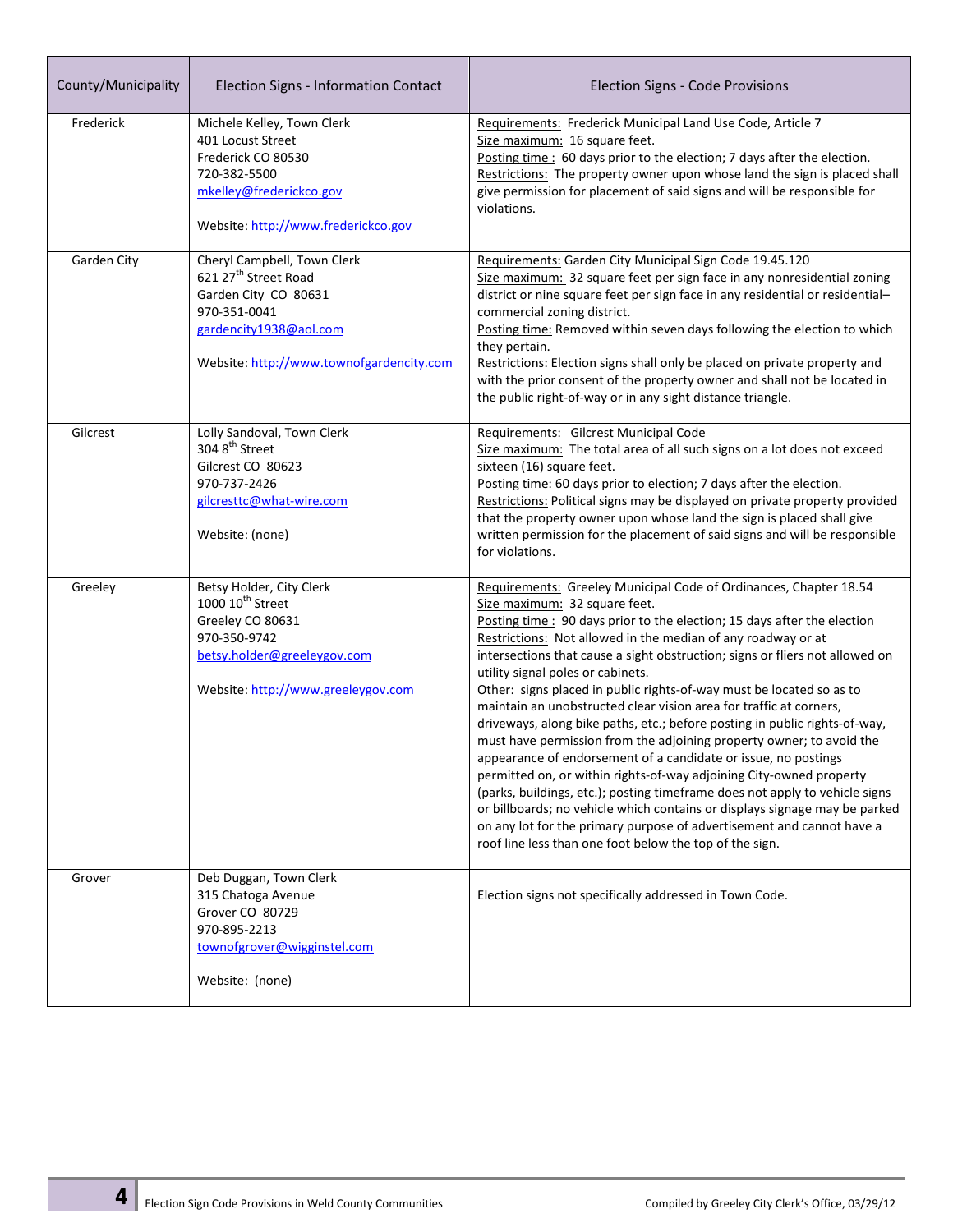| County/Municipality | Election Signs - Information Contact                                                                                                                                      | Election Signs - Code Provisions                                                                                                                                                                                                                                                                                                                                                                                                                                                                                                                                                                                                                                                                                                                                                                                                                                                                                                                                                                                                                          |
|---------------------|---------------------------------------------------------------------------------------------------------------------------------------------------------------------------|-----------------------------------------------------------------------------------------------------------------------------------------------------------------------------------------------------------------------------------------------------------------------------------------------------------------------------------------------------------------------------------------------------------------------------------------------------------------------------------------------------------------------------------------------------------------------------------------------------------------------------------------------------------------------------------------------------------------------------------------------------------------------------------------------------------------------------------------------------------------------------------------------------------------------------------------------------------------------------------------------------------------------------------------------------------|
| Hudson              | Linnette Barker, Town Clerk<br>557 Ash Street<br>Hudson CO 80642<br>303-536-9311<br>clerk@hudsoncolorado.org<br>Website: http://www.hudsoncolorado.org                    | Requirements: Hudson Municipal Code, Chapter 16, Article 8<br>Size maximum: Temporary per lot with a residence 6 sq ft., Temporary for<br>vacant land 50 sq. ft./sign 100 sq. ft. total,<br>Temporary sign, 110 sq. ft./face (maximum of 2 faces), 50sq. ft plus 1 sq.<br>ft./lineal foot of building frontage in excess of 50 ft., to a total of 100 sq.<br>ft./bldg. face.<br>Posting time: Not specifically addressed.<br>Restrictions: Temporary sign means a sign, banner or similar device or<br>display that is intended for a temporary period of display. A temporary<br>sign does not include a sign display area that is permanent but the<br>message displayed is subject to periodic changes. (3) Temporary "for<br>sale/rent/lease" signs not exceeding six (6) square feet in size, shall not be<br>required to meet the minimum setback; however, such signs shall not<br>impair visibility for traffic movement. Temporary signs will be removed by<br>our Public Works Department if not removed within 30 days following the<br>event. |
| Keenesburg          | Debbie Chumley, Town Clerk<br>140 S. Main<br>Keenesburg CO 80643<br>303-732-4281<br>townofkeene@rtebb.net<br>Website: http://www.townofkeenesburg.com                     | Requirements: Keenesburg Municipal Code, Chapter 16 Article VII<br>Size maximum: 32 square feet per sign.<br>Posting time: 45 days prior to the election; 15 days after the election.<br>Restrictions: May be placed in all zone districts, and public rights-of way,<br>as long as their placement does not interfere with safety.                                                                                                                                                                                                                                                                                                                                                                                                                                                                                                                                                                                                                                                                                                                       |
| Kersey              | Julie Piper, Town Clerk<br>332 Third Street<br>Kersey CO 80644<br>970-353-1681<br>jpiper@ci.kersey.co.us<br>Website: http://www.townofkersey.com                          | Requirements: Kersey Municipal Land Use Code Chapter 7.4 Section 21<br>Size maximum: 16 square feet per sign.<br>Posting time : 45 days prior to the election; 7 days after the election.<br>Restrictions: The property owner shall give permission for placement of<br>signs and shall be responsible for violations.                                                                                                                                                                                                                                                                                                                                                                                                                                                                                                                                                                                                                                                                                                                                    |
| LaSalle             | Linda Blackston, Town Clerk<br>128 North 2 <sup>nd</sup> Street<br>LaSalle, CO 80645<br>970-284-6931<br>Iblackston@lasalletown.com<br>Website: http://www.lasalletown.com | Requirements: LaSalle Municipal Zoning Code Article V Section 16-114<br>Size maximum: 8 square feet in area per face.<br>Posting time: removal within two weeks following election day.<br>Restrictions: Political signs shall be unlighted.                                                                                                                                                                                                                                                                                                                                                                                                                                                                                                                                                                                                                                                                                                                                                                                                              |
| Lochbuie            | Monica Mendoza, Town Clerk<br>703 WCR 37<br>Lochbuie, CO 80603<br>303-655-9308<br>mmendoza@lochbuie.org<br>Website: http://www.lochbuie.org                               | Requirement: Lochbuie Municipal Zoning Code Article III Section 16-3<br>(General Sign Code Provisions)<br>Size maximum: All signs exceeding 1 square foot for 3 foot of lot space<br>must be approved by the Board of Trustees.<br>Posting time: No reference to posting time.<br>Restrictions: No flashing signs, no signs painted on the exterior of a<br>building, no signs projecting above the top of a roof, no sign in the public<br>right-of-way.                                                                                                                                                                                                                                                                                                                                                                                                                                                                                                                                                                                                 |
| Mead                | Charlene Reed, Town Clerk<br>441 3rd Street<br>Mead, CO 80542<br>970-535-4477<br>creed@townofmead.org<br>Website: http://www.townofmead.org                               | Requirement: Mead Municipal Code, Article VII Section 16-7-60(18)<br>Size maximum: Shall not exceed 16 square feet per lot.<br>Posting time: no sooner than 60 days prior to the election and removal<br>within 7 days after the election.<br>Restrictions Political signs shall not be in the public right-of-way and<br>property owner is responsible for violations.                                                                                                                                                                                                                                                                                                                                                                                                                                                                                                                                                                                                                                                                                   |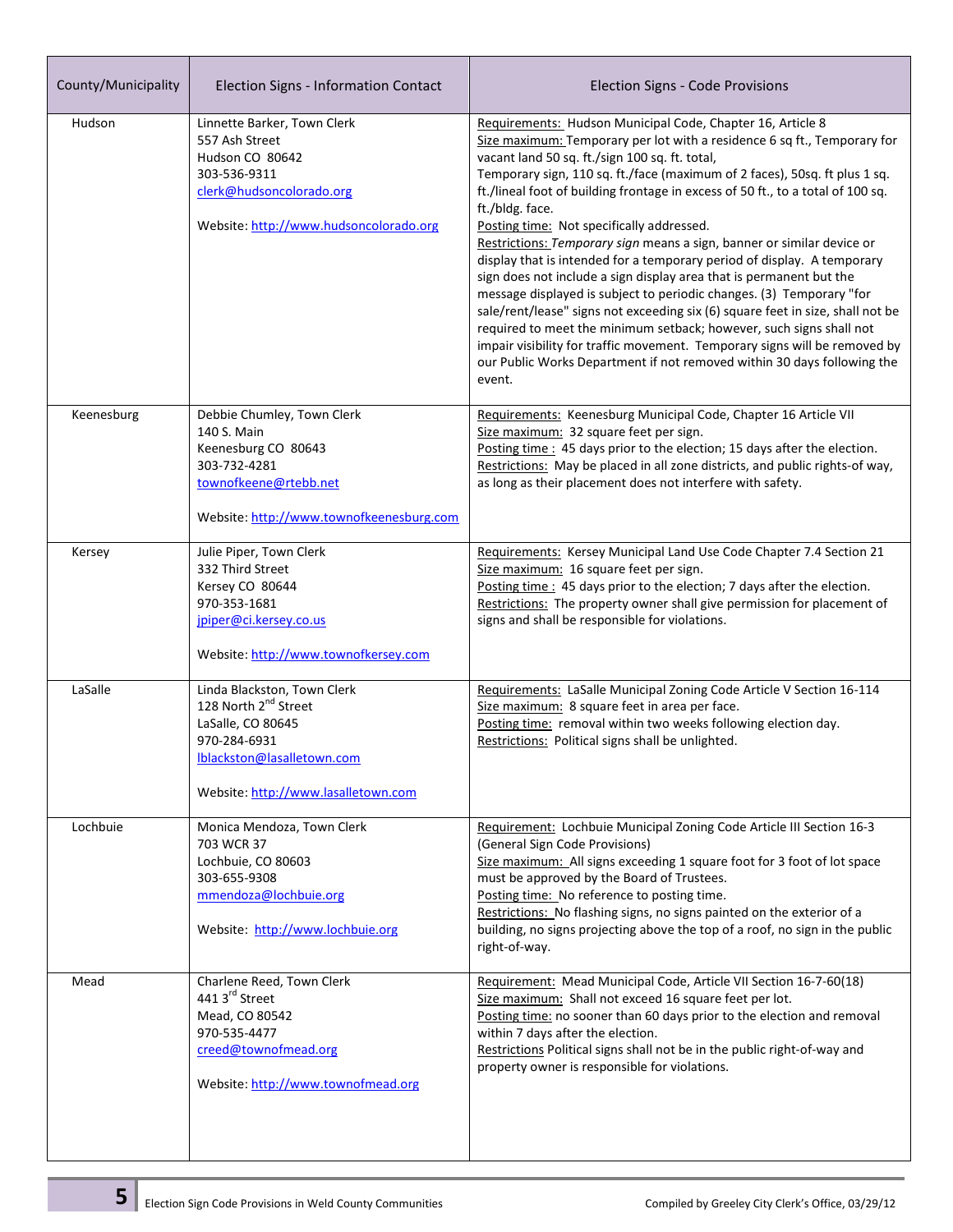| County/Municipality | Election Signs - Information Contact                                                                                                                                                                                       | Election Signs - Code Provisions                                                                                                                                                                                                                                                                                                                                                                                                                                                              |
|---------------------|----------------------------------------------------------------------------------------------------------------------------------------------------------------------------------------------------------------------------|-----------------------------------------------------------------------------------------------------------------------------------------------------------------------------------------------------------------------------------------------------------------------------------------------------------------------------------------------------------------------------------------------------------------------------------------------------------------------------------------------|
| Milliken            | Cheryl Powell & Betty Rangel, Co-Clerks<br>1101 Broad Street<br>Milliken CO 80543<br>970-660-5049 and 970-660-5043<br>cpowell@town.milliken.co.us and<br>brangel@town.milliken.co.us<br>Website: http://www.millikenco.gov | Requirements: Milliken Municipal Ordinance 523, Sign Code<br>Size maximum: 16 square feet per sign.<br>Posting time: 45 days prior to the election; 7 days after the election.<br>Restrictions: The property owner shall give permission for placement of<br>signs and shall be responsible for violations.                                                                                                                                                                                   |
| Nunn                | Cathy Payne, Town Clerk<br>185 Lincoln Avenue<br>Nunn, CO 80648<br>970-897-2385<br>Townofnunn.clerk@ezlink.com<br>Website: http://www.nunncolorado.com                                                                     | Requirement: Nunn Municipal Code Chapter 17.32.010 (General Sign<br>Code Previsions)<br>Size maximum: All signs exceeding 1 square foot for 3 foot of lot space<br>must be approved by the Board of Trustees.<br>Posting time: No reference to posting time.<br>Restrictions: No flashing signs, no signs painted on the exterior of a<br>building, no signs projecting above the top of a roof, no sign in the public<br>right of way.                                                       |
| Pierce              | Pat Larson, Town Clerk<br>144 Main Street<br>Pierce, CO 80650<br>970-834-2851<br>plarson@townofpierce.org<br>Website: (none)                                                                                               | Election signs not specifically addressed in municipal code.                                                                                                                                                                                                                                                                                                                                                                                                                                  |
| Platteville         | Leah Vanarsdall, Town Clerk<br>400 Grand Avenue<br>Platteville, CO 80651<br>970-785-2245<br>lvanarsdall@plattevillegov.org<br>Website: http://www.plattevillegov.org                                                       | Requirement: Platteville Municipal Code, Article III Section 16-3-80<br>Size maximum: Subject to setback requirements for a principal structure<br>within each zone district.<br>Posting time: Subject to setback requirements for a principal structure<br>within each zone district.<br>Restrictions Subject to setback requirements for a principal structure<br>within each zone district.                                                                                                |
| Raymer              | Amy Harms, Town Clerk<br>23 Shirley Avenue<br>New Raymer, CO 80742<br>970-437-5440<br>(no email address)<br>Website: (none)                                                                                                | Election signs not specifically addressed in municipal code.                                                                                                                                                                                                                                                                                                                                                                                                                                  |
| Severance           | Pat Lesh, Town Clerk<br>231 West 4 <sup>th</sup> Avenue<br>Severance, CO 80546<br>970-686-1218<br>clerk@townofseverance.org<br>Website: http://www.townofseverance.org                                                     | Requirement: Severance Municipal Code, Article VI Section 16-6-210(20)<br>Size maximum: Shall not exceed 16 square feet.<br>Posting time: Shall be posted no sooner than 60 days prior to the election<br>and removed within 7 days after the election.<br>Restrictions Property owner shall give written permission for placement of<br>the political sign and will be responsible for violations.                                                                                           |
| <b>Weld/Adams:</b>  |                                                                                                                                                                                                                            |                                                                                                                                                                                                                                                                                                                                                                                                                                                                                               |
| Brighton            | Natalie Hoel, City Clerk<br>500 South 4 <sup>th</sup> Avenue<br>Brighton, CO 80601<br>303-655-2056<br>nhoel@brightonco.gov<br>Website: http://www.brightonco.gov                                                           | Requirement: Brighton Land Use and Development Code, Section V, J -<br>Signs, 6.06<br>Size maximum: Shall not exceed 32 Sq. Ft. and the aggregate area of all<br>political signs on one lot area shall not exceed 50 Sq. Ft.<br>Posting time: Shall be allowed 90 days prior to and 10 days following a<br>national, state, county, or local governmental election.<br>Restrictions No political signs shall be erected or placed on public streets,<br>parks, alleys, or other public areas. |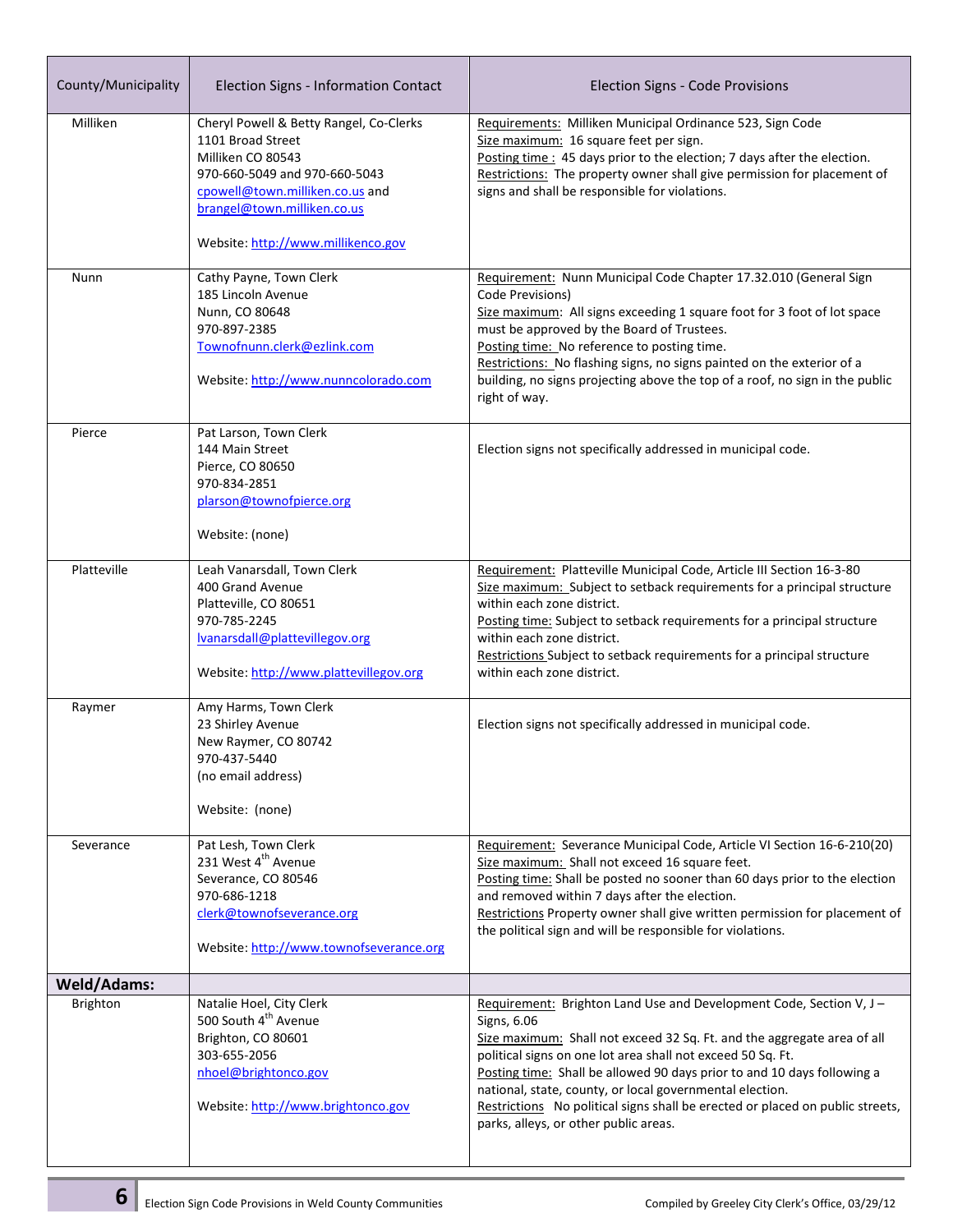| County/Municipality  | Election Signs - Information Contact                                                                                                                                    | Election Signs - Code Provisions                                                                                                                                                                                                                                                                                                                                                                                                                                                                                                                                                                                                                                                                                                                                                                                                                                                                                                                                                                                                                                                                                                                                                               |
|----------------------|-------------------------------------------------------------------------------------------------------------------------------------------------------------------------|------------------------------------------------------------------------------------------------------------------------------------------------------------------------------------------------------------------------------------------------------------------------------------------------------------------------------------------------------------------------------------------------------------------------------------------------------------------------------------------------------------------------------------------------------------------------------------------------------------------------------------------------------------------------------------------------------------------------------------------------------------------------------------------------------------------------------------------------------------------------------------------------------------------------------------------------------------------------------------------------------------------------------------------------------------------------------------------------------------------------------------------------------------------------------------------------|
| Northglenn           | Joanna Small, City Clerk<br>11701 Community Center Drive<br>Northglenn, CO 80233<br>303-450-8757<br>jsmall@northglenn.org<br>Website: http://www.northglenn.org         | Requirement: Northglenn Municipal Code, Chapter 11<br>Size maximum: See general sign code provisions.<br>Posting time: 90 days prior and within 5 days after election.<br>Restrictions: Not allowed in the City's rights-of-way, medians or in parks;<br>signs and/or fliers cannot be posted on public property such as utility or<br>traffic signal poles or cabinets; when placing signs on corner lots, the City<br>asks for cooperation in not placing the signs within the vision triangle of<br>any intersection(s) as a safety measure.                                                                                                                                                                                                                                                                                                                                                                                                                                                                                                                                                                                                                                                |
| Thornton             | Nancy Vincent, City Clerk<br>9500 Civic Center Drive<br>Thornton, CO 80229-4326<br>303-538-7230<br>clerk@cityofthornton.net<br>Website: http://www.cityofthornton.net   | Requirement: Thornton City Code Chapters 18 and 70<br>Size maximum: Six square feet and four feet high in public rights-of-way;<br>total 60 square feet per lot and six feet high on private property.<br>Posting time: Only from 5 a.m. Friday to 7 a.m. Monday in public rights-<br>of-way.<br>Restrictions: Not allowed on City property or on sidewalks, streets,<br>medians or roundabouts. Public rights-of-way: nothing attached to the<br>sign; must be placed 50 feet from intersections and five feet from curbs.<br>Private property: only posted with permission of property owner; five feet<br>from property line and 25 feet from intersection r-o-w; may have 40<br>square feet of signs of 4 square feet or less plus 60 square feet (noted<br>above); total area cannot exceed 100 square feet.                                                                                                                                                                                                                                                                                                                                                                              |
| Weld/Boulder:        |                                                                                                                                                                         |                                                                                                                                                                                                                                                                                                                                                                                                                                                                                                                                                                                                                                                                                                                                                                                                                                                                                                                                                                                                                                                                                                                                                                                                |
| Erie                 | Nancy Parker, Town Clerk<br>645 Holbrook Street, P.O. Box 750<br>Erie, CO 80516<br>303-926-2731<br>nparker@erieco.gov<br>Website: http://www.erieco.gov                 | Requirement: Erie Municipal Code, Chapter 10-6-12<br>Size maximum: Area & height restrictions in general sign code provisions.<br>Posting time: Remove within 10 days after the election, unless such signs<br>continue to be pertinent to an election to be held within 90 days, in which<br>case, such signs shall be removed within 10 days after the election to<br>which they pertain.<br>Restrictions: See general sign code provisions.                                                                                                                                                                                                                                                                                                                                                                                                                                                                                                                                                                                                                                                                                                                                                 |
| Longmont             | Valeria Skitt, City Clerk<br>350 Kimbark Street<br>Longmont, CO 80501<br>303-651-8649<br>valeria.skitt@ci.longmont.co.us<br>Website: http://www.ci.longmont.co.us       | Requirement: Longmont Municipal Code, Chapter 15.06<br>Size maximum:<br>Freestanding in Residential zones:<br>Minimum setback from right-of-way - 1 ft. inside property line<br>Maximum height - 4 ft. Maximum size - 8 sq ft.<br>Number of signs - One per Candidate or issue/street frontage<br>Wall signs in Residential zones:<br>Maximum height $-10$ ft. to top of sign Maximum size $-8$ sq ft.<br>Number of Signs - One per Candidate or issue/approved wall area<br>Freestanding in Non-Residential (Commercial & Industrial) zones:<br>Minimum setback from right-of-way - equal to sign height<br>Maximum height - 10 ft. Maximum size $-32$ sq ft.<br>Number of signs - One per Candidate or issue/street frontage<br>Wall signs in Non-Residential (Commercial & Industrial) zones:<br>Maximum height $-10$ ft. to top of sign Maximum size $-32$ sq ft.<br>Number of Signs - One per Candidate or issue/approved wall area<br>Maximum Projection $-6$ inches<br>Posting time: Request removal within 7 days after election.<br>Restrictions: No illumination; no posting on City rights-of-way or other<br>City property including parks, drainage ways, greenways, median, etc. |
| <b>Weld/Larimer:</b> |                                                                                                                                                                         |                                                                                                                                                                                                                                                                                                                                                                                                                                                                                                                                                                                                                                                                                                                                                                                                                                                                                                                                                                                                                                                                                                                                                                                                |
| Berthoud             | Mary Cowdin, Town Clerk<br>328 Massachusetts Avenue<br>P. O. Box 1229<br>Berthoud, CO 80513<br>970-532-2643<br>mcowdin@berthoud.org<br>Website: http://www.berthoud.org | Requirement: Berthoud Municipal Development Code, Chapter 30-7<br>Size maximum: Total area of all election signs on private property cannot<br>exceed 16 sq. ft.<br>Posting time: No sooner than 60 days prior to election or commencement<br>of early voting for that election; removed within 5 days after the election.<br>Restrictions: The property owner upon whose land the sign is placed shall<br>give permission for the placement of said signs and will be responsible for<br>violations.                                                                                                                                                                                                                                                                                                                                                                                                                                                                                                                                                                                                                                                                                          |